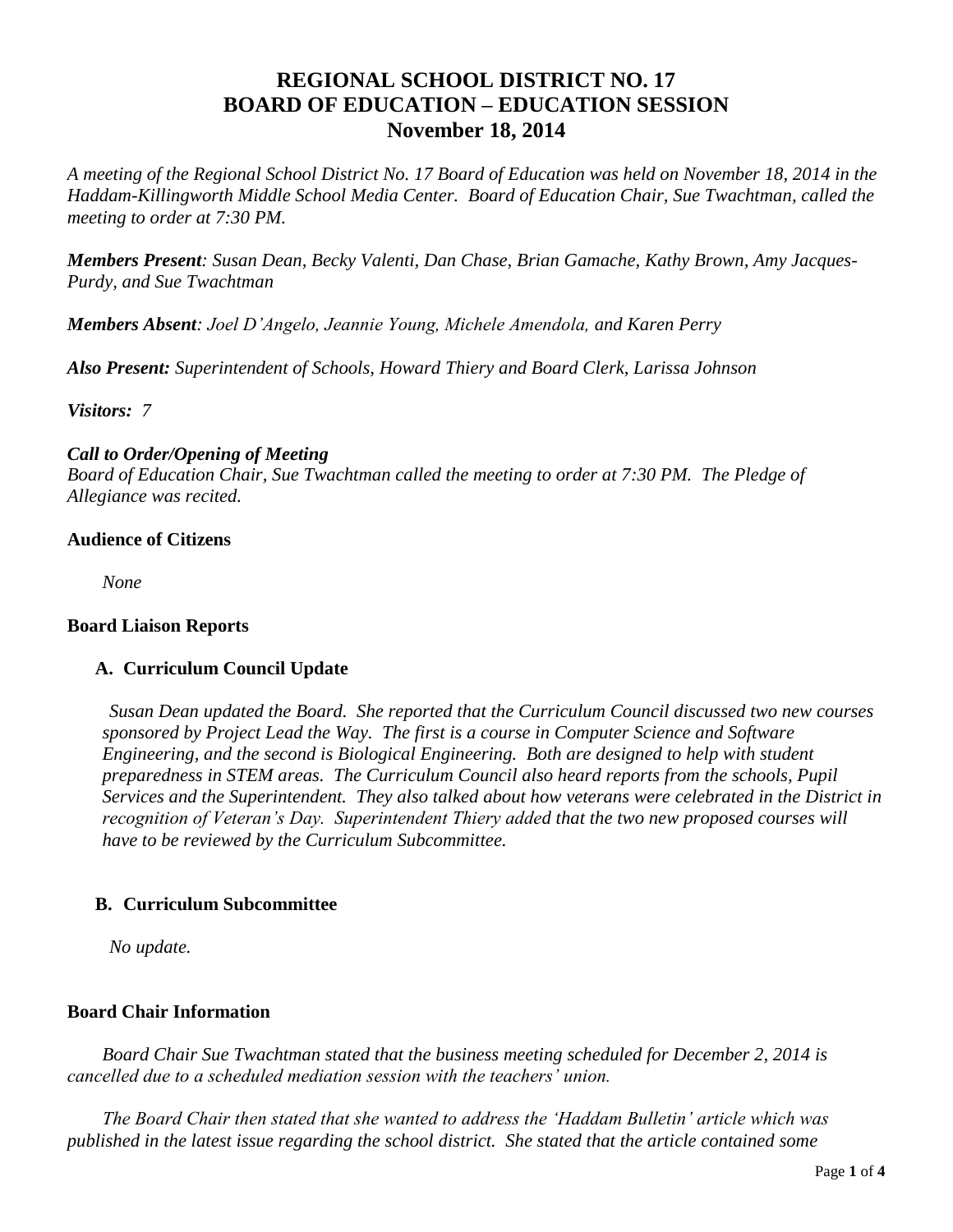*erroneous information and that she felt it is important to share the correct information with the community. She said that the following email was sent to the Regional School District No. 17 community and read the email into the record:*

> The November issue of the *Haddam Bulletin* included an article titled Haddam ACTS Identifies Opportunities that contained inaccurate information. It is important to note that the School Administration and Board of Education had no knowledge of this article, and was not consulted to verify the accuracy of information presented in the article. Strong community partnerships are built on open and honest communication. Therefore, in our pursuit to provide accurate information, it is important to clarify the facts in the article for members of our community.

> 1) The article states that the transportation contract for RSD 17 expires in April 2015, which is during the school year. This is not accurate. The contract expires on June 30, 2015. The meeting minutes from April 1, 2014 reflect that action item. The Board of Education is currently working with the Administration to conduct a competitive bid process to ensure no disruption and competitive pricing of these services.

2) The article states that RSD 17 per pupil expenditures are over \$18,000 per year and out of line with surrounding towns. The article is wrong on both counts. The net current expenditure per pupil (NCEP) for Regional School District 17 for 2013-14 (the last available completed year) is \$15,160.03. The NCEP is published by the State of Connecticut each year and is calculated as defined in CT General Statutes Section 10-  $261(a)(3)$ . The NCEP is considered to be the most accurate figure for comparing district spending on an apples-to-apples basis because it excludes costs that regional school districts are forced to carry, such as property and debt services that are covered in town operating budgets of municipal school districts. RSD 17's NCEP of \$15,160.03 is below these surrounding districts: Lyme-Old Lyme (\$18,107), Essex-Deep-River-Chester (\$15,912), Middlefield-Durham (\$17,176), Westbrook (\$19,206), Old Saybrook (\$17,140), East Haddam (\$15,638) and Guilford (\$15, 352). The article goes on to mention that, as a result, the budget increases are unsustainable. It should be noted that over the past 3 years, the school budget has increased on average by 1.05%, while at the same time the general rate of inflation has been 2.02%.

3) The article questioned the need for the new parking lot at Haddam Elementary School (HES). The new parking lot was the last of several steps taken to address a safety issue for our HES families. The amount of traffic at arrival and dismissal times was creating an unsafe situation for children and families. The existing driveway and parking lot was insufficient to handle the traffic flow. Prior to adding the new lot the district added traffic signs and worked with police to monitor, educate and change parking practices. While all of these steps had positive affects, none of them sufficiently addressed the safety concerns. The new parking lot allows staff to park away from the pick-up and drop-off area and frees up the parking spaces for parents, and provides necessary parking spaces for families during school activities. In fact, the HES parking lots are completely full during school events. As always, the safety of our students is of utmost importance. Although HES still has fewer parking spaces than the other elementary schools, the new lot has made the school environment much safer.

4) The article states, "Each meeting, the BOE goes into executive session with the superintendent excluding the public for much of the meeting." This is untrue. A review of our meeting minutes and our broadcasted monthly meetings confirm that the vast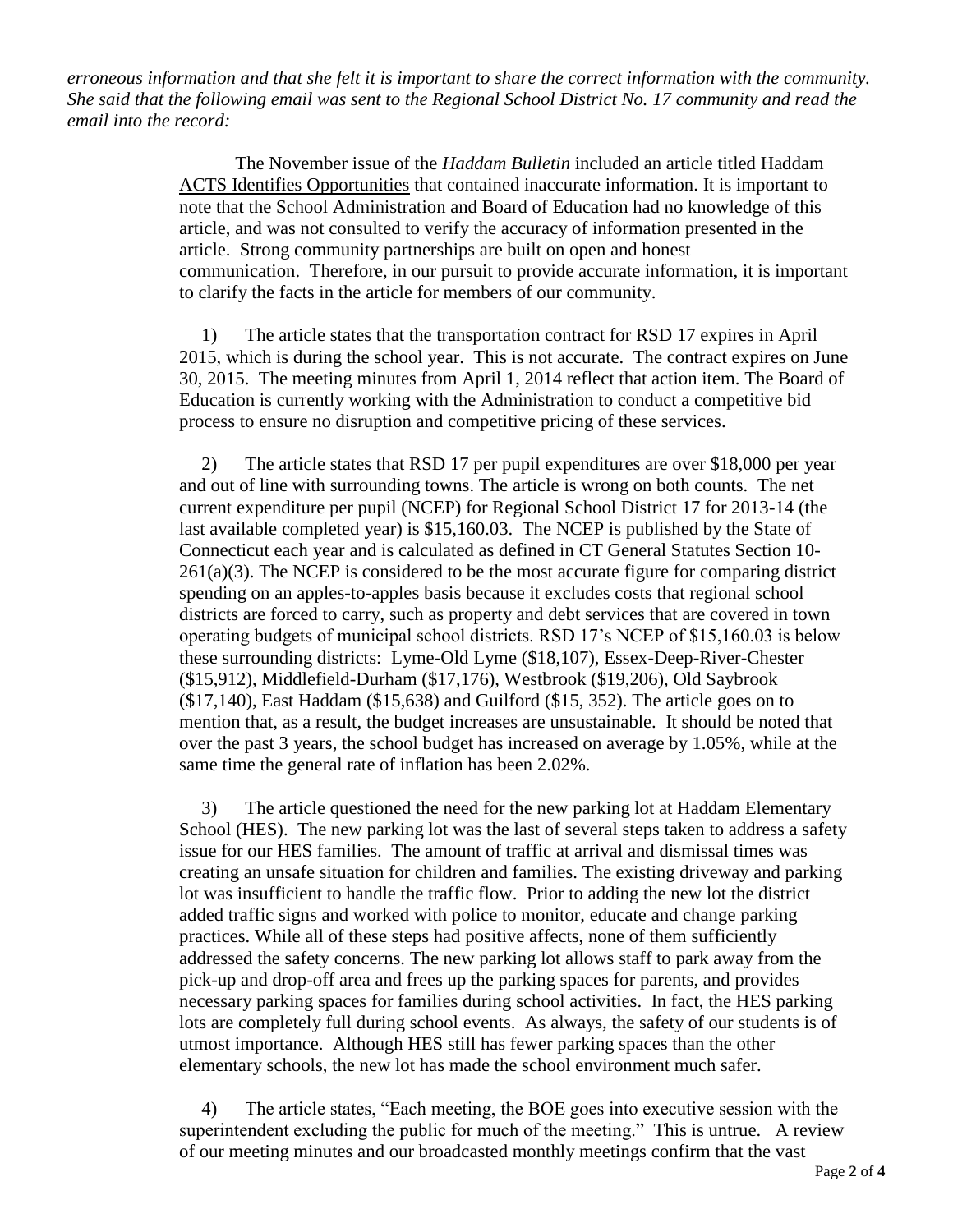majority of the meetings are conducted in public session. By law, the BOE can only enter into executive session for personnel matters, student matters, legal matters or contract negotiations. The BOE is currently very busy on the personnel front. We recently had 7 administrative positions turn over, which we are replacing with 6 new hires (representing a reduction to the District of one administrator). We are also involved in negotiating with four unions. Therefore, this has led to portions of the meeting being held in executive session.

Transparent, open communication is essential in building collaborative relationships with our entire community. In the last two months, Haddam ACTS has met with BOE members and the Superintendent to clarify several topics other than those in the recent article. As always, we encourage Haddam ACTS and any members of our community to reach out to us with questions, concerns or to clarify information.

Sincerely, Regional School District 17 Board of Education

*The Board Chair further emphasized that the Board of Education has made it a priority to communicate with the community in the past three years, including issuing a monthly Board Update, placing updates on Facebook and encouraging community participation. Becky Valenti also pointed out that membership in the Board of Education is a volunteer position, which requires a lot of time and dedication. Susan Dean also added that the Board only has discussion regarding legally confidential matters during Executive Session and that no decisions are rendered during Executive Session. The Board returns from Executive Session to a public session to make any decisions or pass any motions. Kathy Brown also inquired about the Haddam Elementary School basketball courts, clarifying with the Superintendent that these courts are still open to the public, even though they have been relocated a small distance from their original location.*

#### **New Business**

#### **A. HKHS Awards and Recognitions Display Plan**

*Haddam-Killingworth High School Principal Donna Hayward and Haddam-Killingworth High School Athletic Director Lynne Flint presented a plan to display honors and awards presented to the high school, including previously earned awards. Ms. Hayward explained that an Awards Committee was formed to develop a set of guiding principles and a plans for the display of academic, athletic and fine arts awards. Academic awards will displayed to the left of the main office and will include a "Wall of Recognition." Athletic Awards will be displayed at the end of the hallway to the right of the main office and at the end of the cat walk by the boys' locker room. This area will be made into an "Athletic Hall of Fame." These two areas will contain athletic awards older than one year. Awards won in the most recent year will be displayed in a case in the pool/gymnasium lobby. The area outside the auxiliary gym and girls' locker room will be used for a Hall of Fame for coaches to honor HK's many of our coaches who have served the district for over thirty years, including Dennis O'Rourke, Patsy Kamercia, Mark Brookes, Richard Langer, Richard Dupuis, and Sy Soobitsky. Fine arts awards will be displayed in the foyer of the Auditorium. In order to create these spaces, the Awards Committee recommended that some areas be repainted, new trophy display cases be purchased and some additional lighting be added. The Awards Committee also made a plan for sustainability and for how awards may be returned to their recipients if they need to be retired or how they will be rotated as new awards are earned.*